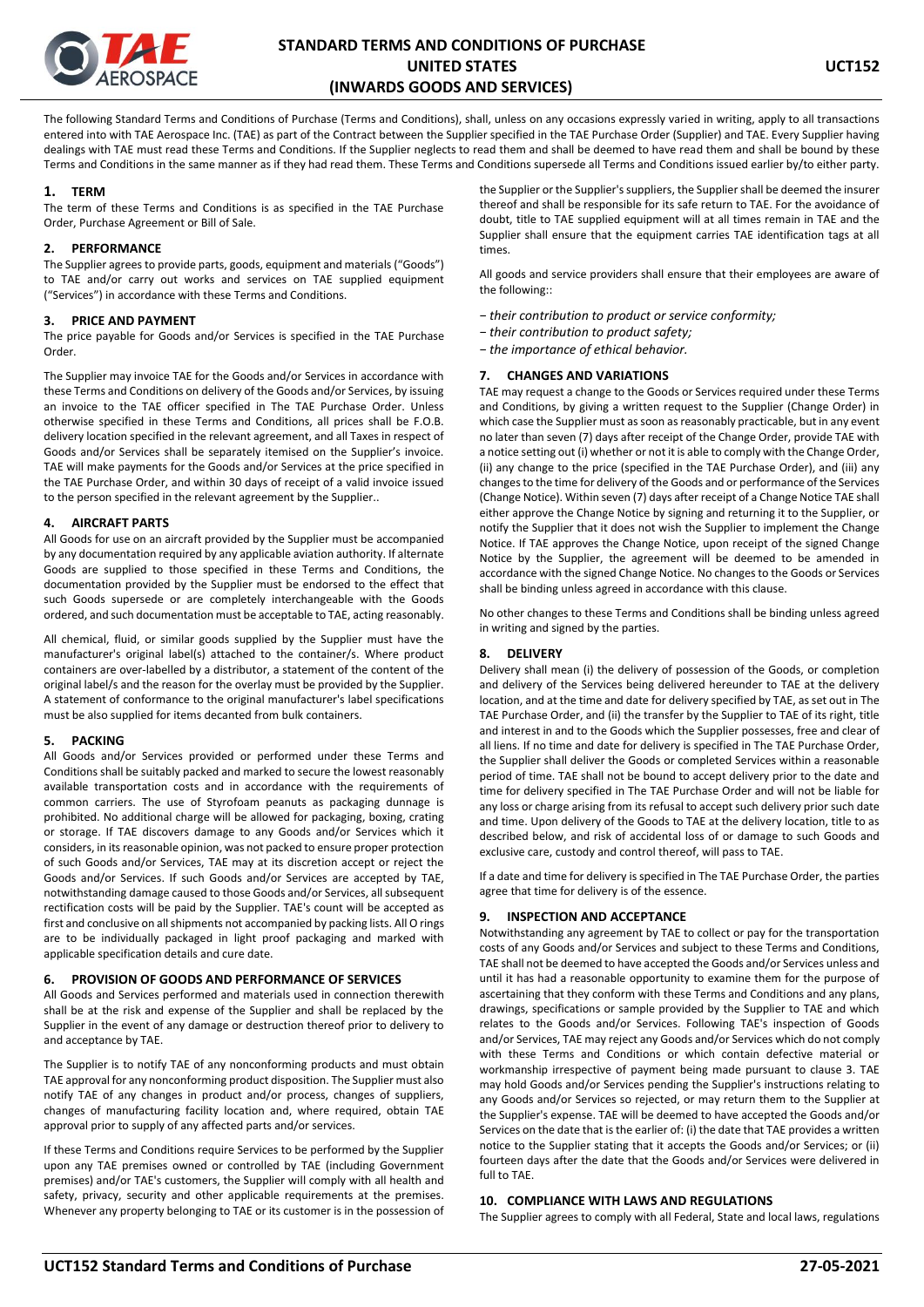

and orders applicable to the supply of the Goods or performance of the Services and shall indemnify TAE against any loss or damage which arises out of, or in connection with, a breach of this clause 10 by the Supplier.

## **11. TAXES**

Where a supply made by the Supplier is subject to tax, TAE will upon receipt of a valid tax invoice pay, in addition to any other consideration payable to the Supplier, an amount equal to the tax on that supply. The price stated as being payable by TAE is inclusive of all Taxes unless otherwise specified in these Terms and Conditions. TAE will pay the price free and clear of and without deduction or withholding for, or on account of, any Taxes except as required by law. If a deduction is required by law, the relevant payment shall be made net of, or after, the required deduction or withholding.

For the purpose of these Terms and Conditions, 'Taxes' means all present and future taxes including without limitation, levies, imposts, duties, excise, charges, fees, deductions, or withholding of any nature imposed, levied, collected, withheld or assessed by any taxing authority.

## **12. INTELLECTUAL PROPERTY**

The Supplier grants to TAE a worldwide, perpetual, non-exclusive, transferable licence (with a right to sublicense) to use all intellectual property rights which may exist in the Goods and/or Services on delivery of the Goods and/or Services to TAE in accordance with these Terms and Conditions. The Supplier expressly warrants that the Goods and/or Services to be furnished hereunder and the use, production and sale thereof, does not and will not infringe any intellectual property rights of a third party; that the Supplier will at its own expense defend any suit that may arise in respect thereto; and that the Supplier will indemnify and hold harmless TAE, its contractors, employees and agents and its related companies and its and their successors and assigns, and the customers of any of them, from all loss and expense which may arise out of, or in connection with any alleged or actual infringement.

#### **13. REPORTING & AUDIT**

In respect of the supply of aviation authority approved and certified Goods and/or Services for aircraft use, the Supplier shall retain all records pertaining to such Goods and/or Services for a period of at least seven years from the date of shipment. Records must be held in their current form and may not be amended, modified in any way or destroyed without prior consent of TAE.

The Supplier will allow a person or persons authorised by TAE to inspect records during normal business hours and to take copies and extracts from the records.

TAE, TAE's customers and/or associated regulatory authorities, on giving reasonable notice, may enter the Supplier's premises to ensure that the Supplier is complying with its obligations under these Terms and Conditions or to ensure that any Goods and/or Services comply with any and all plans, drawings, specifications or sample provided by the Supplier to TAE. The Supplier will give all reasonable assistance to TAE to enable TAE to exercise its rights under this clause 13 including access to photocopying facilities at TAE's reasonable expense.

#### **14. WARRANTIES**

The Supplier expressly warrants that all Goods and/or Services ordered pursuant to these Terms and Conditions, (i) shall be delivered free from any pledge, mortgage, lien, other security interest or encumbrance (ii) will be of merchantable quality; (iii) fit and sufficient for the purpose ordered; (iv) will be free from defect in material, design, manufacture and workmanship; (v) will comply with these Terms and Conditions and conform to any plans, drawings specifications or sample furnished by TAE with, or otherwise approved by TAE; and (vi) will comply with all Federal, State and local laws, regulations and orders applicable to the supply of the Goods or performance of the Services, in each case, for the Warranty Period specified in The TAE Purchase Order. The Supplier's warranties shall, as applicable, benefit TAE, its related companies, its and their successors, assigns and customers and shall be construed as conditions as well as warranties and shall not be deemed to be exclusive. The Supplier will obtain warranties from third parties involved in the provision of Goods and/or performance of the Services and assign all such warranties to TAE. The Supplier agrees that the assignment of warranties provided by third parties to TAE, will not limit, restrict or affect in any way, the Supplier's obligations (including its warranties and liabilities) under these Terms and Conditions.

#### **15. FORCE MAJEURE**

No party will be liable for any failure or delay in complying with any obligation imposed on such party under these Terms and Conditions if and to the extent that: (i) the failure or delay arises directly or indirectly from any circumstances or occurrence (including, but not limited to labour disputes, war, riot, civil disorder, terrorism, fire, explosion, flood, earthquake, acts of God, epidemics,

accident, or intervention of Government or other authority) or epidemics which is beyond the reasonable control of the party affected and which could not have been reasonably foreseen (Force Majeure); (ii) that party gives the other party prompt written notice as soon as possible, but within five (5) days after that party becomes aware of the Force Majeure, providing details of the nature, expected duration and effect of the Force Majeure and keeps the other party informed of any changes in the nature of the Force Majeure and of the cessation of the Force Majeure; (iii) and that party uses its reasonable endeavours to mitigate the effects of the Force Majeure on that party's obligations under these Terms and Conditions; and perform that party's obligations under these Terms and Conditions, within the time specified by these Terms and Conditions despite the Force Majeure, provided that no party will, by virtue of this clause 15, be required against its will to settle any strike, lockout, work stoppage or other labour hindrance.

The date for delivery of the Goods or performance of the Services shall be automatically extended by a period equal to the number of days reasonably necessary to overcome the Force Majeure event in the reasonable opinion of the party seeking to rely on this clause. If the Force Majeure event continues for more than 90 days, TAE may terminate these Terms and Conditions and the Supplier shall be entitled to payment for all Goods supplied and Services performed in accordance with these Terms and Conditions up to the date of such termination..

# **16. INSURANCE**

The Supplier shall maintain the necessary insurances to allow it to meet its obligations under these Terms and Conditions. In each case the sum insured shall not be less than the amount specified in these Terms and Conditions or such other amount as is reasonably directed by TAE from time to time. If no such amount is specified or directed, the amount shall not be less than either the total value of the Goods being supplied under these Terms and Conditions, or the full replacement cost of the equipment to which the Services relate, whichever is the higher sum. The Supplier is required to provide evidence of insurances in the form of a certificate of insurance from its insurance company.

## **17. INDEMNITY AND LIABILITY**

The Supplier agrees to indemnify and will keep indemnified TAE and its related companies (and each director, officer, agent and employee of the other and its related companies) (each an Indemnified Party) from and against all claims, demands, losses, damages, penalties, fines, liabilities, taxes, costs and legal and other expenses (collectively the Claims) incurred by any of the Indemnified Parties, including all Claims by third parties, arising out of or in any way connected with or related to these Terms and Conditions, in respect of (i) loss of or damage to property (whether real or personal) including the Goods and Services; and (ii) any personal injury to or the death of any person, to the extent that any such Claims arise out of, or are in any way connected with, or related to, the negligence, wilful misconduct or a breach of these Terms and Conditions by the Supplier.

TAE's liability in relation to the performance or otherwise of its obligations under these Terms and Conditions, including without limitation in respect of negligence and other tort, shall not exceed the price for the relevant Goods and/or Services, and TAE shall not be liable to the Supplier, for loss of profits, or liability for any consequential or indirect loss of any nature whatsoever, including without limitation liabilities, losses, damage, damages, penalties, fines, taxes, judgments, costs and legal and other expenses including but not limited to loss of use, revenue or any loss of business, loss of production, contract or goodwill

# **18. NON PERFORMANCE AND CANCELLATION**

TAE may cancel these Terms and Conditions, or part thereof relating to the undelivered or unperformed portion of these Terms and Conditions, by written notice to the Supplier, if subject to clause 15, the Supplier fails to make delivery of the Goods and/or Services by the delivery date, or in the quantity, specified in The TAE Purchase Order. If TAE cancels all or part of these Terms and Conditions under this clause 18, it shall be relieved of its obligation to accept and pay for such Goods and/or Services which are not performed or delivered at the time of cancellation, and may charge the Supplier for any loss incurred. Failure by TAE to cancel these Terms and Conditions or any part hereof when a right of cancellation pursuant to this clause 18 arises shall not constitute a waiver by TAE of any provisions of these Terms and Conditions with respect to any undelivered Goods, unperformed Services or subsequent default by the Supplier which gives rise to a right of termination.

#### **19. TERMINATION**

In addition to its rights in clause 9, TAE may by notice in writing to the Supplier terminate these Terms and Conditions in whole or in part if the Supplier is in